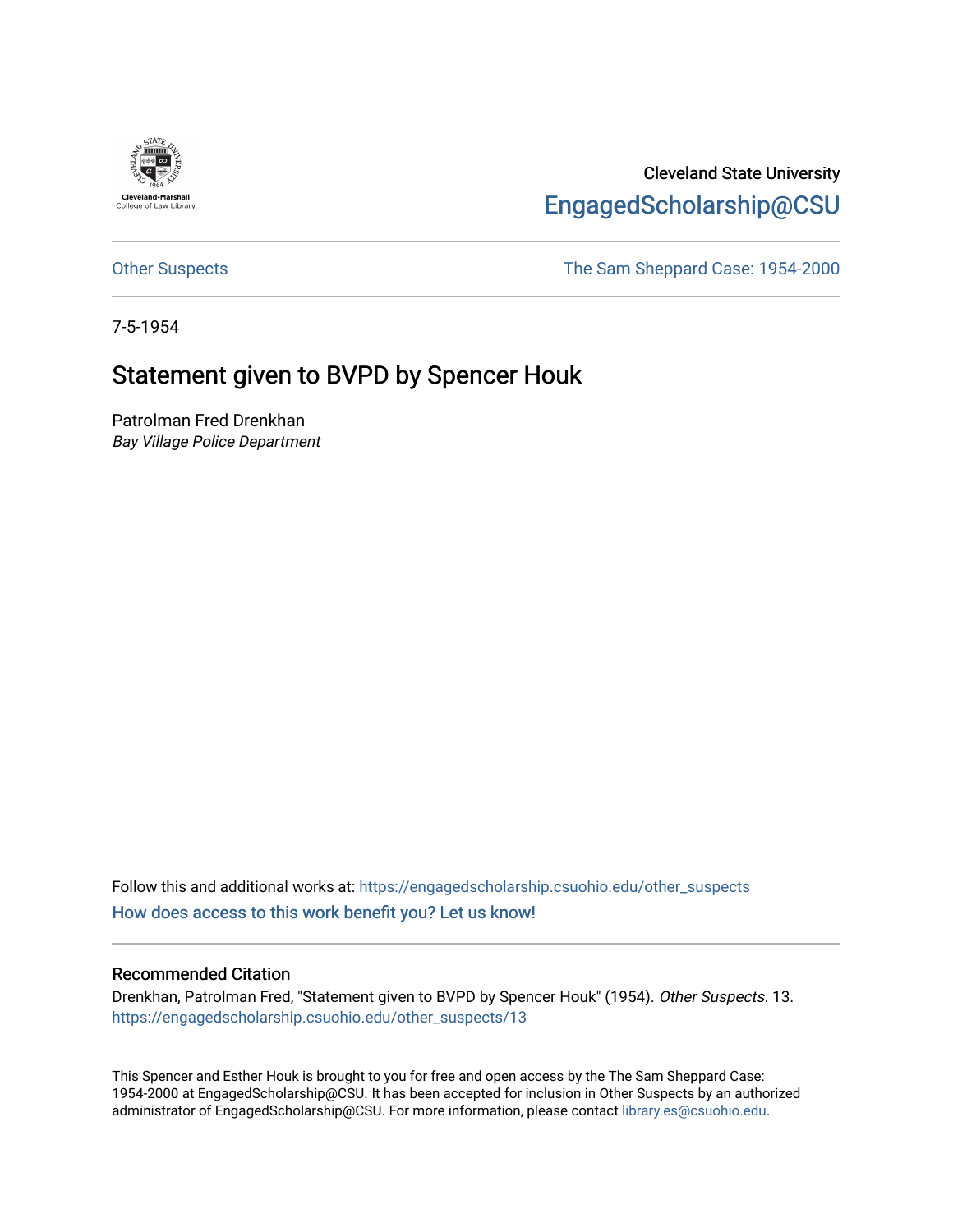The following is the statement of J. Spencer Houk, White, Male, Age, 42, with reference to the Homicide or Marilyn Sheppard.

J. Spencer Houk:

I was awakened by the phone ringing. It was Sam Sheppard. He said "Spen, my God, get over here quick, I think they 'vo killed  $M$ arilyn." I said "What? He said "My God, get over here quick" I called to Esther. We immediately put on some clothes, got in the Station Wagon, and drove over to Sheppard's house. We opened the door and walked in, nnd found Sam half sitting and half laying in a chair in the Den on the right side of the hallway. I asked him what happened. He said "I don't know, I don't know", " But some one ought to try to do something for Marilyn". With that, Esthor ran upstairs and found Marilyn, laying in the bed. She felt her pulse, and could feel no beat, and returned downstairs and told me to call the Police and Ambulance, right away. I then called the Police Department, telling them to come up with the ambulance immediately and then called Dr. Richard Sheppard, and told him to come up right away. I asked Sam if he could tell me what happened I asked Sam if he couli tell me what happened He said that all that he knew was that he was sleeping on the couch and awoke hearing Marilynscream. He started up the stairs and something hit him and he remembered souffling with somebody. The next thing he knew he came to down on the beach, came back upstairs and said he tried to do something for Marilyn and then called me.

Q. When you first saw Dr. Sam how did he appear to you?

A. He appeared dazed, was holding the back of his neck. He said I think my neck's broken.

Q. Were there any visible injuries that you could see?

A. I noticed a lump on tho right side of his head, just above the eye.

Q. What exactly was Dr. Sam wearing when you first saw him?

A. I know that he had trousers on, no shirt or undershirt, and I don't know whether he had shoes on or not.

Q. What were the condition of his clothes?

A. I honestly did not notice.

Q. When Esthor came downstairs, did she say anything relative to the condition of Marilyn?

A. All I remember her saying 1s "you better call the ambulance and Police quick'

Q. Did you before the Police arrived go upstairs and see Marilyn?

A. I don't know whether it was before or just after.

Q. What was the condition of the Den when you arrived.

A. It was disorderly. There were some drawers out and on the floor, lying around, and generally disorganized in the vicinity *or* the Doctor's desk.

 $\frac{\sqrt{3}}{2}$ 

-